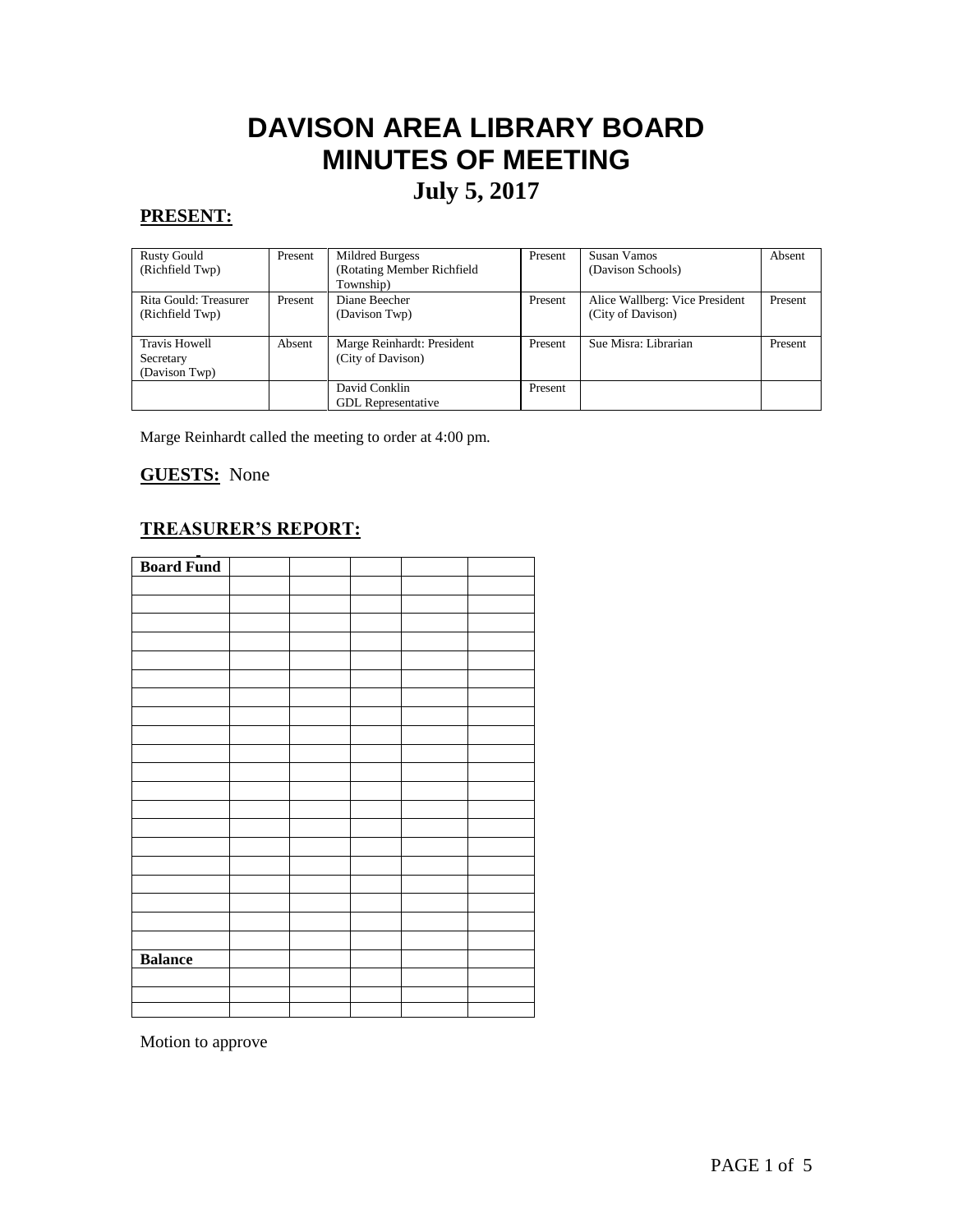## **LIBRARIAN'S REPORT:** Head Librarian Sue Misra:

#### **Community Relations**:

Our last Board meeting was held on May 1st. We had the festival of flags parade and Car cruise in June. Rita, Rusty and Marge set up a table for used book sales during the car cruise on June  $16<sup>th</sup>$ . Jim Wallberg and Alice Wallberg have come in regularly to sort the donated books and have kept the area impeccably clean. Jim Wallberg also brought 4 large cases of Juice boxes and cookies for story time on June  $10<sup>th</sup>$ .

Alice was here on June  $26<sup>th</sup>$  weeding and putting stones in the flower bed. Thanks to Alice for her time.

Our book sale was rescheduled for July  $14<sup>th</sup>$  and July  $15<sup>th</sup>$  due to unavoidable circumstances. I have been getting lots of donations on a regularly. The Sue McCann book cart is being stocked by me very frequently. The patrons love the book cart in the lobby.

#### **Library Operations**:

Our door counter for May was 9265 and June was 11,353.

We had 1975 self-checkout usage for May, and 2161 for June. We had 1395 hours of PC logins in May, 1426 in June. We had 282 WIFI logins for May and 286 for June.

The circulation statistics for May was 15,064, and 16,285 for June. The new patron added in May was 88. In June we added 136 patrons.

Currently I have 3 volunteers that have been regularly volunteering at the Library. Thanks to Brian, Randy and Ariana for their time. Kathy Hoist volunteers occasionally.

We had the staff pick book display, Window display, gardening book displays. All the display shelves went very well and patrons checked out items from the displays. I have been ordering new books on I-Page and other catalogs. We have been getting huge incoming and outgoing deliveries. We have been very busy on most days. Our window display was done by Nicole. March was "What brings you happiness"? We had 17 entries. Our window display for April was "What books do you find magical"? We had 27 entries.

Weeding has been ongoing to alleviate overcrowding of the shelves. Majority of the weeded items were given to the Board for the book sale and some were given to the branches that needed them. 31 items were weeded in May and about 55 items were weeded in June. The entire collection was shelf-read by my awesome page staff these past few months.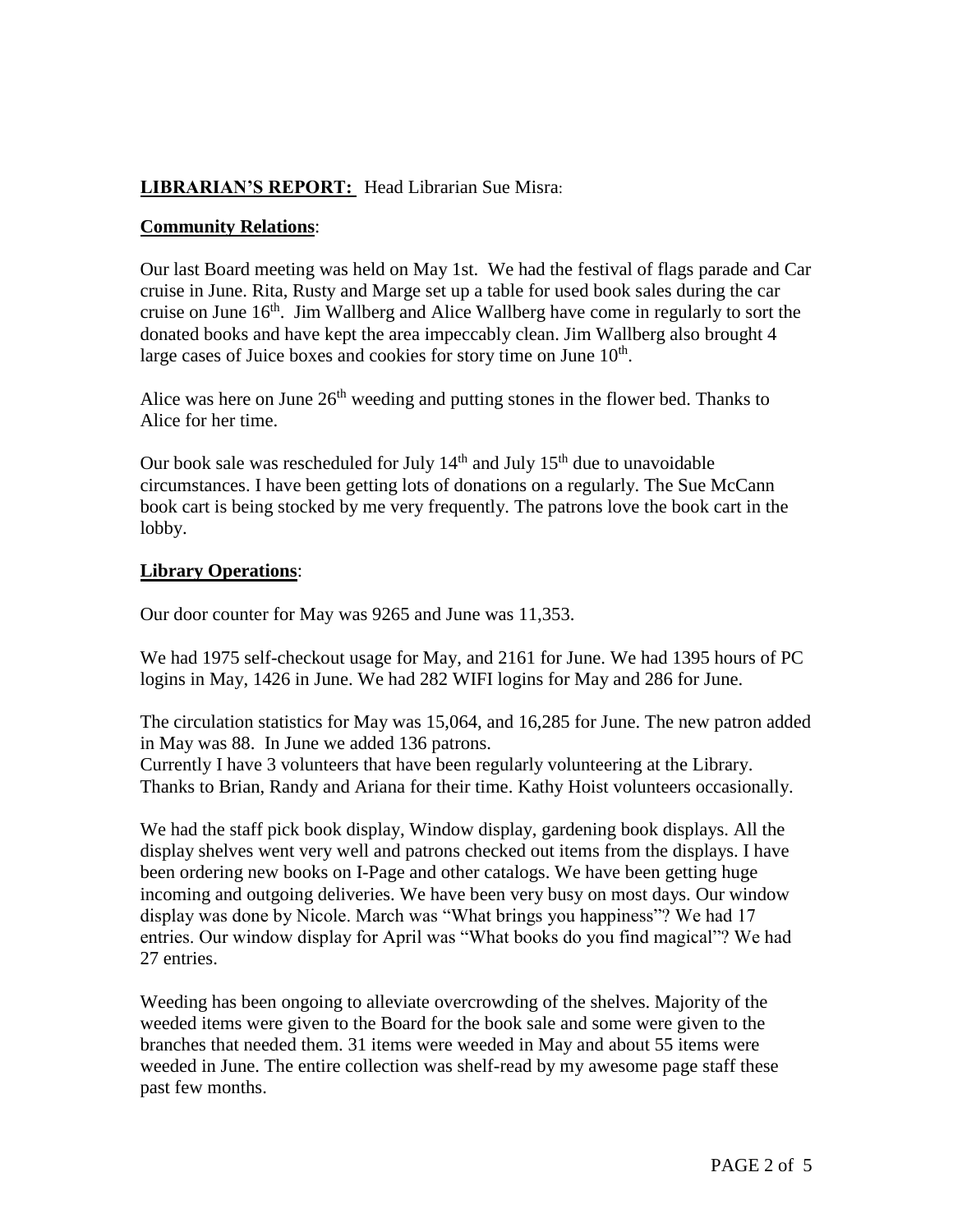Evenings and Saturday mornings are a busy place at the Davison library. We have lots of kids that get tutored here. It is great to see the library as a vibrant part of the community.

Our duplicate DVD's were sent to branches that did not have a copy. Julie worked on the DVD project.

Our Detroit Free press was not delivered on May  $8<sup>th</sup>$  and  $9<sup>th</sup>$ . I had to call the carrier to rectify the problem. The new carrier gave us "USA today" instead of the "free press".

## **Physical Facilities**:

We are truly grateful to our Library Board for their continued support towards the Davison Library. The Library Board approved of carpet runners for the library. Rusty came multiple times to take accurate measurements for the carpet runners. Rusty also had to dumpster dive to retrieve the boxes for returning the runners that were of incorrect size. The awesome Library board also donated \$500.00 towards the Summer Reading challenge prize books. Alice came and planted the pretty begonias on May  $10<sup>th</sup>$ . They look gorgeous. The new carpet runners were approved by the awesome Library Board and Darwin and I ordered them. They came in very soon and the runners were placed in the Library foyer, in front of the circulation desk and the rear entrance.

Marge has come in on several occasions to empty the cash box.

DPW department was contacted on June  $28<sup>th</sup>$  to replace fluorescent light bulbs in the building and they came the same day and changed majority of the light bulbs. The library looks brighter at this time.

Darwin brought over the new rug for the children's area and helped me rearrange the area. It looks great.

# **Groups:**

#### **Programs**:

The community Relations department has been sending us the posters and program flyers. I have been giving the bookmarks and program flyers when I sign patrons for a new library card. Great programs have been planned for the reading programming performances by the community relations department. We had the Hawk Hill Raptors program on May  $6<sup>th</sup>$ . We had 30 adults and 39 children that attended the program. Our first program starts on May  $6<sup>th</sup>$  and the last program ends on August  $17<sup>th</sup>$ .

We had the Davison Area Renovations Open House on May  $18<sup>th</sup>$  @ 3 pm. We had beautiful music by Damian Mccarthy. Community Relations Department hosted the event. Thanks to Kelly and Eileen for arranging the program on such short notice. We had 60 adults and 10 children attend the event. We had the "Michigan Rediscovered" with Ron Rademacher on May  $20<sup>th</sup>$ . We had 38 adults and 7 children attend the program. The audience loved his presentation. We had a good crowd.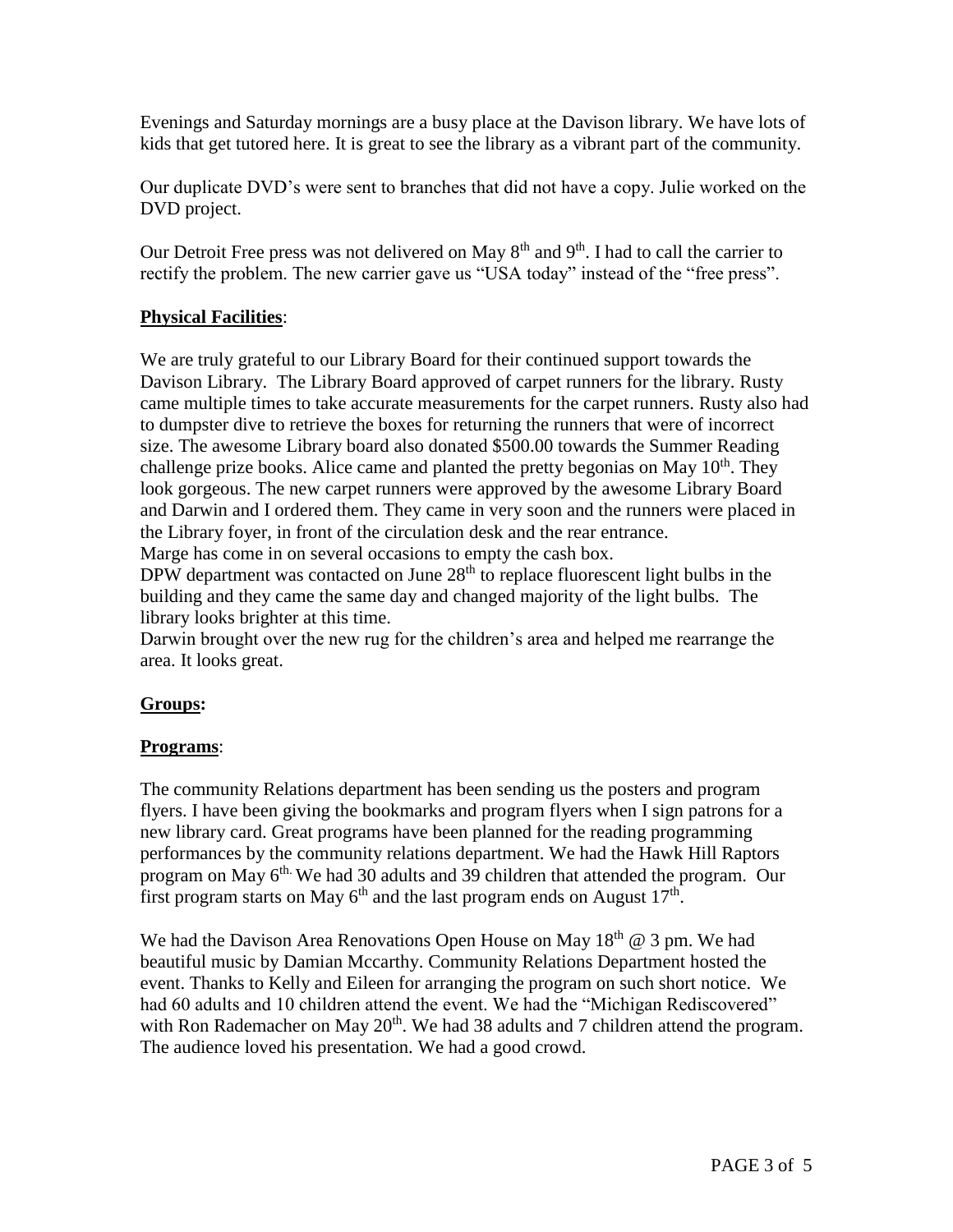We had the Central Elementary library tours on June  $6<sup>th</sup>$ , June  $8<sup>th</sup>$ , June  $9<sup>th</sup>$ , June  $12<sup>th</sup>$ , June  $13<sup>th</sup>$ , June  $15<sup>th</sup>$  & June  $16<sup>th</sup>$ .

The kids were great. I gave the talk while Maddy, Kevin, Joel, Katie and Nicole gave the tours. The tours went very well. I had over 500 kids from 18 different classrooms come through the library. The teachers and chaperones did a great job getting the kids to the library during the hot sultry and warm days.

The summer reading kickoff was on June  $10<sup>th</sup>$  with an awesome program with Cameron Zvara. The program started on June  $10<sup>th</sup>$  and will end on August  $5<sup>th</sup>$ . We had over 100 adults and kids that attended the program. It was great to see the kids and adults enjoy the program. We had lot of signups for the summer reading program that day.

Story time with Miss Marcia started on June  $12<sup>th</sup>$ . We are glad to have Miss Marcia back. On June  $12<sup>th</sup>$  we had 16 adults and 21 kids that attended the story time at 9:30 am and 10:30 am. We had the mime and juggling program with Mat Emerick on June  $17<sup>th</sup>$ . We had a good crowd for the program. 35 patrons attended the program. Our story time on June  $19<sup>th</sup>$  we had 14 adults and 17 kids for both the sessions. On June  $26<sup>th</sup>$  we had 28 adults and 33 kids for both the story times. We had the "Lord of the skies" program on June  $24<sup>th</sup>$  we had 65 patrons that attended the program. On June  $26<sup>th</sup>$  we had the Earthquake construction program at 12 noon with 13 kids. Kristen from Sloan Museum did an awesome job. We had the Maker Club program with Miss Katie on June  $30<sup>th</sup>$ . We had kids 16 and 3 adults that attended the program. Our next Maker club is on July  $7<sup>th</sup>$ and July  $14<sup>th</sup>$ .

The summer reading Challenge starts from June  $10^{th}$  through August  $5^{th}$ .

I attended couple courses offered by the GDL University. Jerilyn and Mary conducted the courses. I attended the "What to do about Mental Illness Patrons" on May 19<sup>th</sup>. It was a great session and I learnt a lot. Thanks to Jerilyn for educating us. We received the Summer Reading Challenge final prize books on May  $16<sup>th</sup>$ . The kids will get their prize books the day they finish the program. We are looking forward to a great summer reading Challenge this year.

We also had Private screenings Books-turned blockbusters at NCG Trillium Theater. Captain Underpants on June  $3<sup>rd</sup>$ . Cars 3 on June 17<sup>th</sup> and Despicable Me 3 on July 1<sup>st</sup>.

Our GDL program guide has a new name "Nineteen" to represent the 19 branches; the patrons love the new guide. Thanks to the Community Relations Department for coming up with this great idea. We have been getting lot of summer reading materials from the community relations department. This year the theme is "Build a better world".

We received the Genesee County Fair passes and 2016 GDL Annual Report from Community Relations department on June  $26<sup>th</sup>$  and June  $28<sup>th</sup>$ .

Local businesses have sponsored for the summer reading raffle prizes. Among them are "Davison Bakery, WoJo's, VG's, Applebee's, El Charrito's, Allure Salon & Spa, McDonald's and Palace Jeweler's. I am grateful to the wonderful sponsors. I sent out thank you cards to the sponsors.